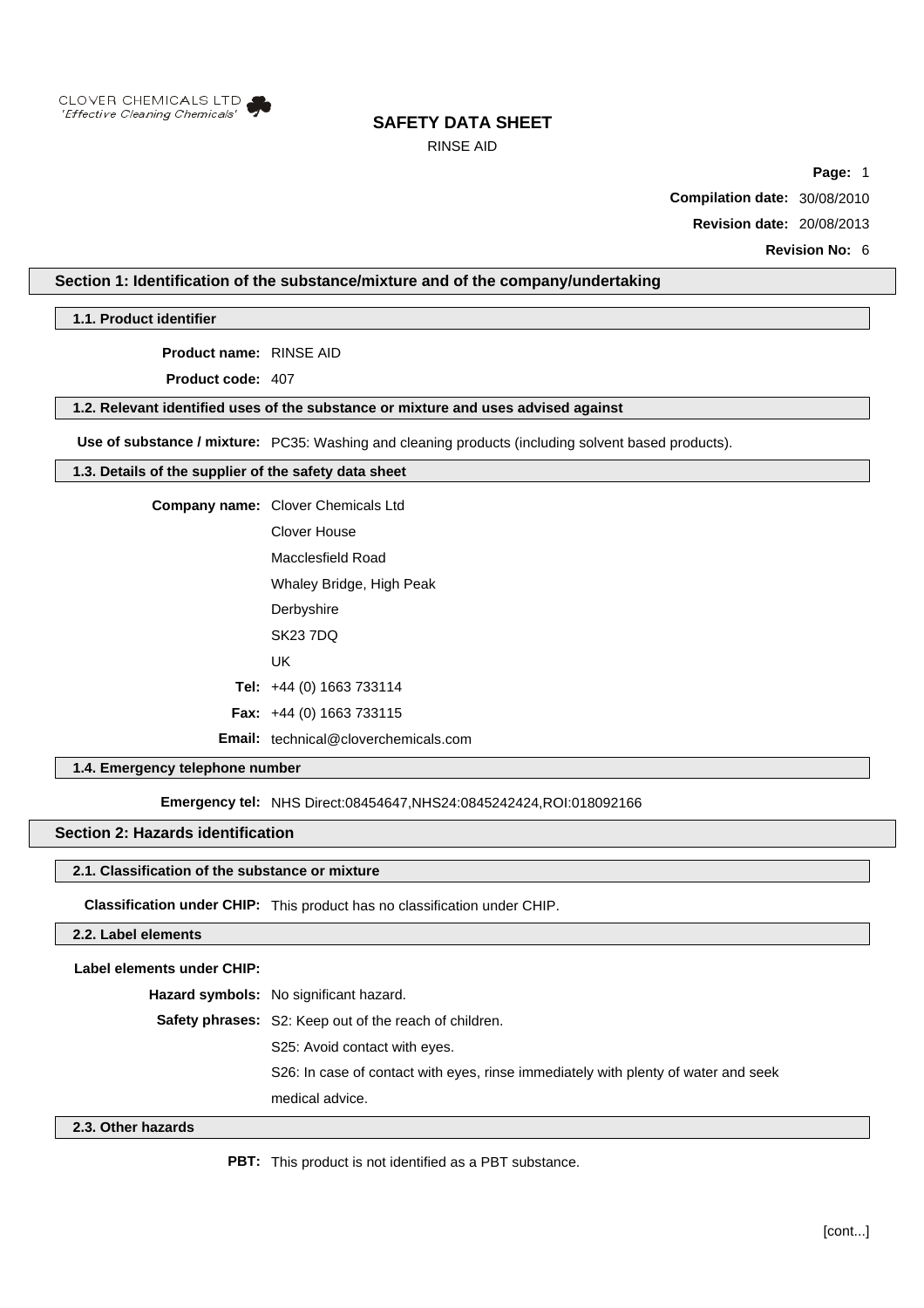# RINSE AID

**Page:** 2

## **Section 3: Composition/information on ingredients**

# **3.2. Mixtures**

# **Hazardous ingredients:**

#### SULPHAMIC ACID

| <b>EINECS</b> | CAS       | CHIP Classification   | CLP Classification                                                  | Percent |
|---------------|-----------|-----------------------|---------------------------------------------------------------------|---------|
| 226-218-8     | 5329-14-6 | Xi: R36/38: -: R52/53 | Eye Irrit. 2: H319; Skin Irrit. 2: H315;<br>Aquatic Chronic 3: H412 | 1-5%    |

# **Section 4: First aid measures**

#### **4.1. Description of first aid measures**

**Skin contact:** Wash immediately with plenty of soap and water.

**Eye contact:** Bathe the eye with running water for 15 minutes.

**Ingestion:** Wash out mouth with water. Give 1 cup of water to drink every 10 minutes.

**Inhalation:** Consult a doctor.

## **4.2. Most important symptoms and effects, both acute and delayed**

**Skin contact:** There may be mild irritation at the site of contact.

**Eye contact:** There may be irritation and redness.

**Ingestion:** There may be irritation of the throat.

**Inhalation:** No symptoms.

**4.3. Indication of any immediate medical attention and special treatment needed**

**Immediate / special treatment:** Not applicable.

### **Section 5: Fire-fighting measures**

**5.1. Extinguishing media**

**Extinguishing media:** Water.

#### **5.2. Special hazards arising from the substance or mixture**

**Exposure hazards:** In combustion emits toxic fumes.

**5.3. Advice for fire-fighters**

**Advice for fire-fighters:** Wear self-contained breathing apparatus.

# **Section 6: Accidental release measures**

#### **6.1. Personal precautions, protective equipment and emergency procedures**

**Personal precautions:** Refer to section 8 of SDS for personal protection details. Turn leaking containers leak-side up to prevent the escape of liquid.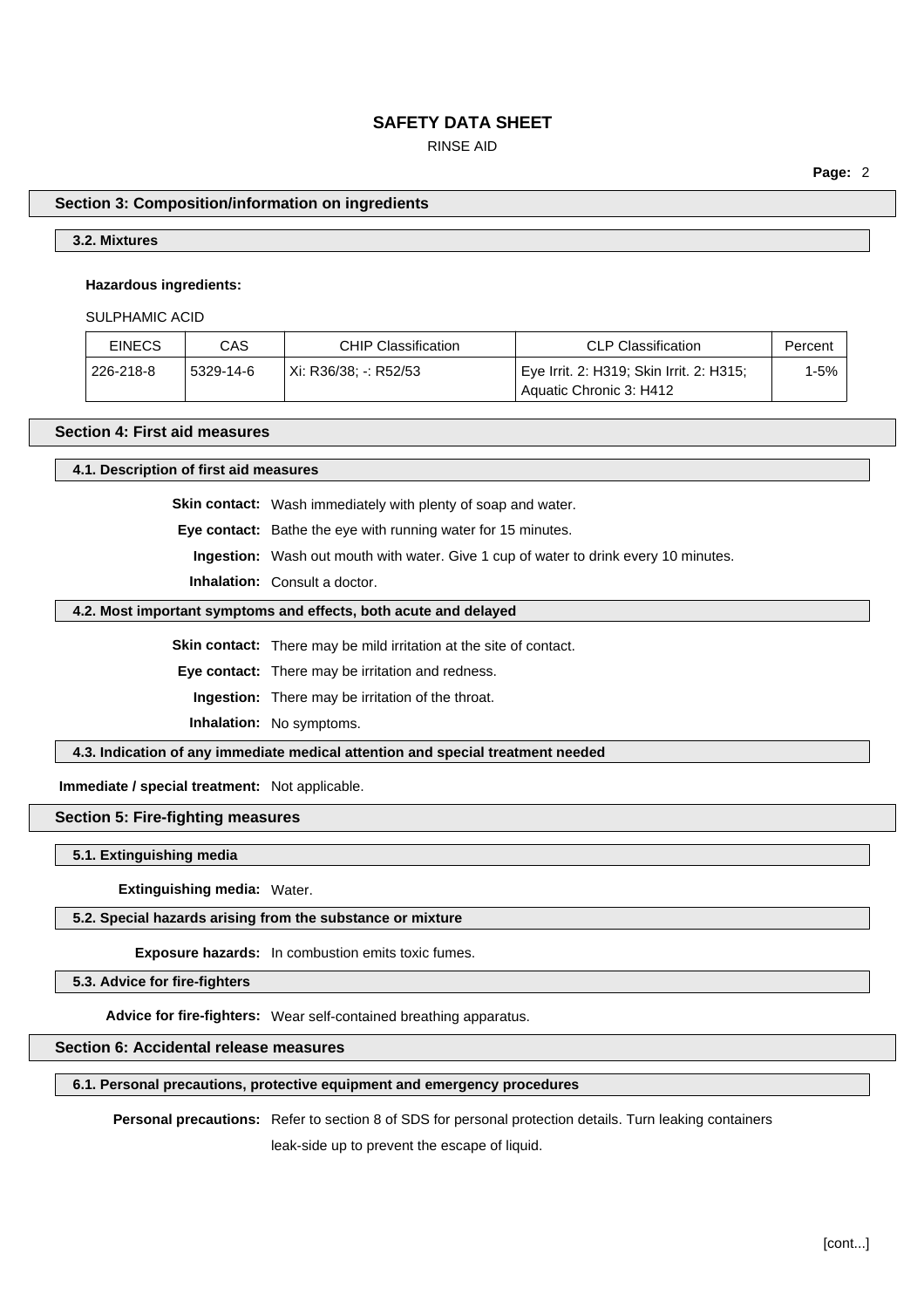# RINSE AID

## **6.2. Environmental precautions**

**Environmental precautions:** Do not discharge into drains or rivers. Contain the spillage using bunding.

## **6.3. Methods and material for containment and cleaning up**

**Clean-up procedures:** Transfer to a suitable container.

## **6.4. Reference to other sections**

**Reference to other sections:** Refer to section 8 of SDS.

# **Section 7: Handling and storage**

**7.1. Precautions for safe handling**

#### **7.2. Conditions for safe storage, including any incompatibilities**

**Storage conditions:** Keep container tightly closed.

**Suitable packaging:** Polyethylene. Stainless steel.

**7.3. Specific end use(s)**

**Specific end use(s):** No data available.

## **Section 8: Exposure controls/personal protection**

**8.1. Control parameters**

**Workplace exposure limits:** No data available.

**8.1. DNEL/PNEC Values**

**DNEL / PNEC** No data available.

**8.2. Exposure controls**

**Respiratory protection:** Respiratory protection not required.

**Hand protection:** Protective gloves. Gloves (acid resistant).

**Eye protection:** Safety glasses. Ensure eye bath is to hand.

### **Section 9: Physical and chemical properties**

## **9.1. Information on basic physical and chemical properties**

| <b>State: Liquid</b>                 |                                        |                          |                          |
|--------------------------------------|----------------------------------------|--------------------------|--------------------------|
| <b>Colour: Blue</b>                  |                                        |                          |                          |
|                                      | <b>Odour:</b> Barely perceptible odour |                          |                          |
| <b>Evaporation rate: Moderate</b>    |                                        |                          |                          |
| <b>Solubility in water: Soluble</b>  |                                        |                          |                          |
|                                      | <b>Viscosity: Non-viscous</b>          |                          |                          |
| Boiling point/range°C: 100           |                                        | Melting point/range°C: 0 |                          |
| <b>Relative density: 0.97 - 1.07</b> |                                        |                          | <b>pH:</b> $1\% = 5 - 6$ |
| $VOC$ g/l: $0$                       |                                        |                          |                          |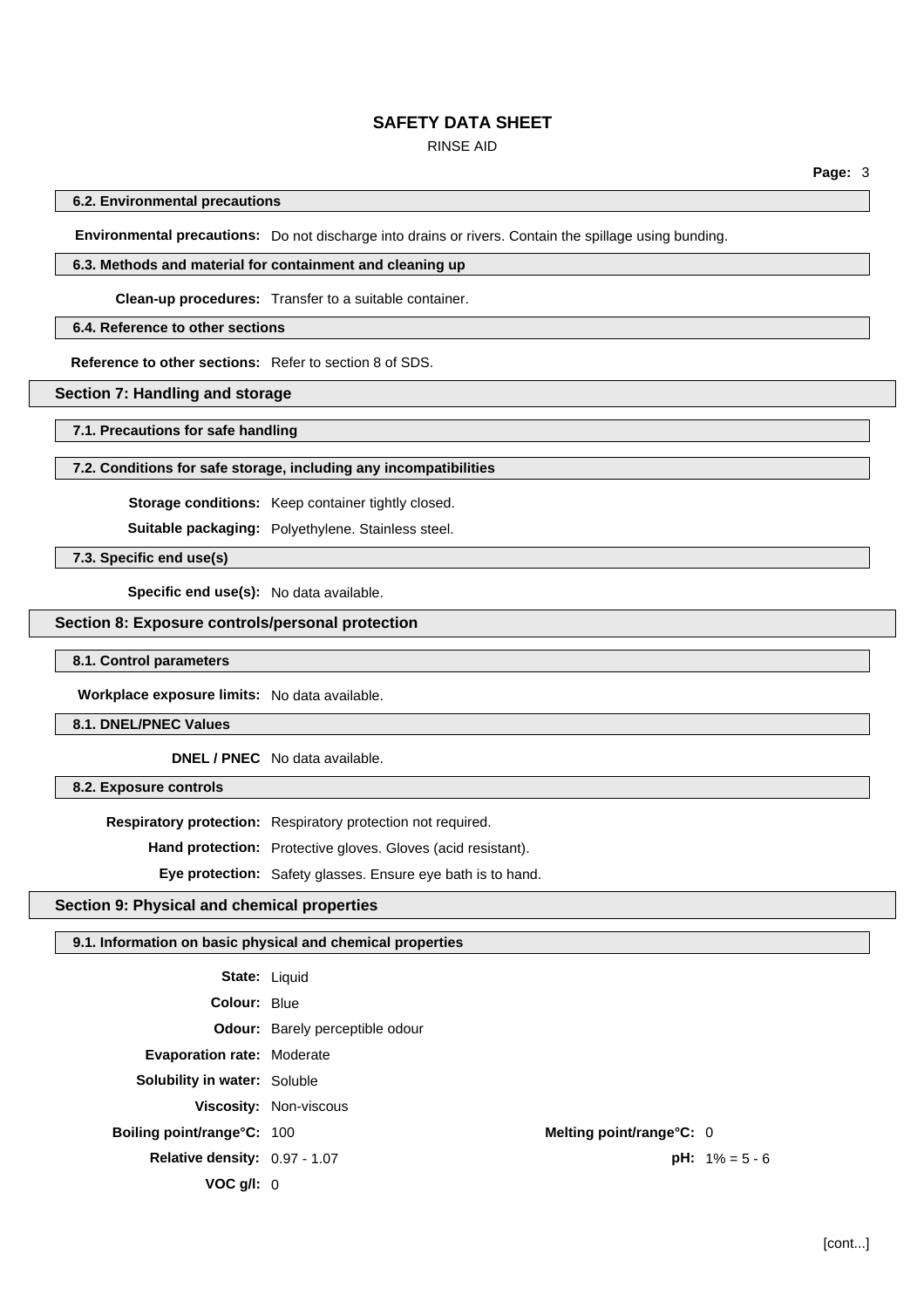RINSE AID

**Page:** 4

## **9.2. Other information**

**Other information:** No data available.

## **Section 10: Stability and reactivity**

#### **10.1. Reactivity**

**Reactivity:** Stable under recommended transport or storage conditions.

**10.2. Chemical stability**

**Chemical stability:** Stable under normal conditions.

#### **10.3. Possibility of hazardous reactions**

**Hazardous reactions:** Hazardous reactions will not occur under normal transport or storage conditions.

**10.4. Conditions to avoid**

#### **10.5. Incompatible materials**

**Materials to avoid:** Strong oxidising agents.

# **10.6. Hazardous decomposition products**

**Haz. decomp. products:** In combustion emits toxic fumes of carbon dioxide / carbon monoxide.

#### **Section 11: Toxicological information**

#### **11.1. Information on toxicological effects**

**Hazardous ingredients:**

### **SULPHAMIC ACID**

| <b>IPR</b>         | <b>RAT</b> | <b>LDLO</b> | 100  | mg/kg |
|--------------------|------------|-------------|------|-------|
| $\overline{O}$ ORL | <b>MUS</b> | LD50        | 1312 | mg/kg |
| <sup>'</sup> ORL   | RAT        | LD50        | 3160 | mg/kg |

**Toxicity values:** No data available.

**Symptoms / routes of exposure**

**Skin contact:** There may be mild irritation at the site of contact.

**Eye contact:** There may be irritation and redness.

**Ingestion:** There may be irritation of the throat.

**Inhalation:** No symptoms.

# **Section 12: Ecological information**

## **12.1. Toxicity**

**Ecotoxicity values:** No data available.

#### **12.2. Persistence and degradability**

**Persistence and degradability:** Biodegradable.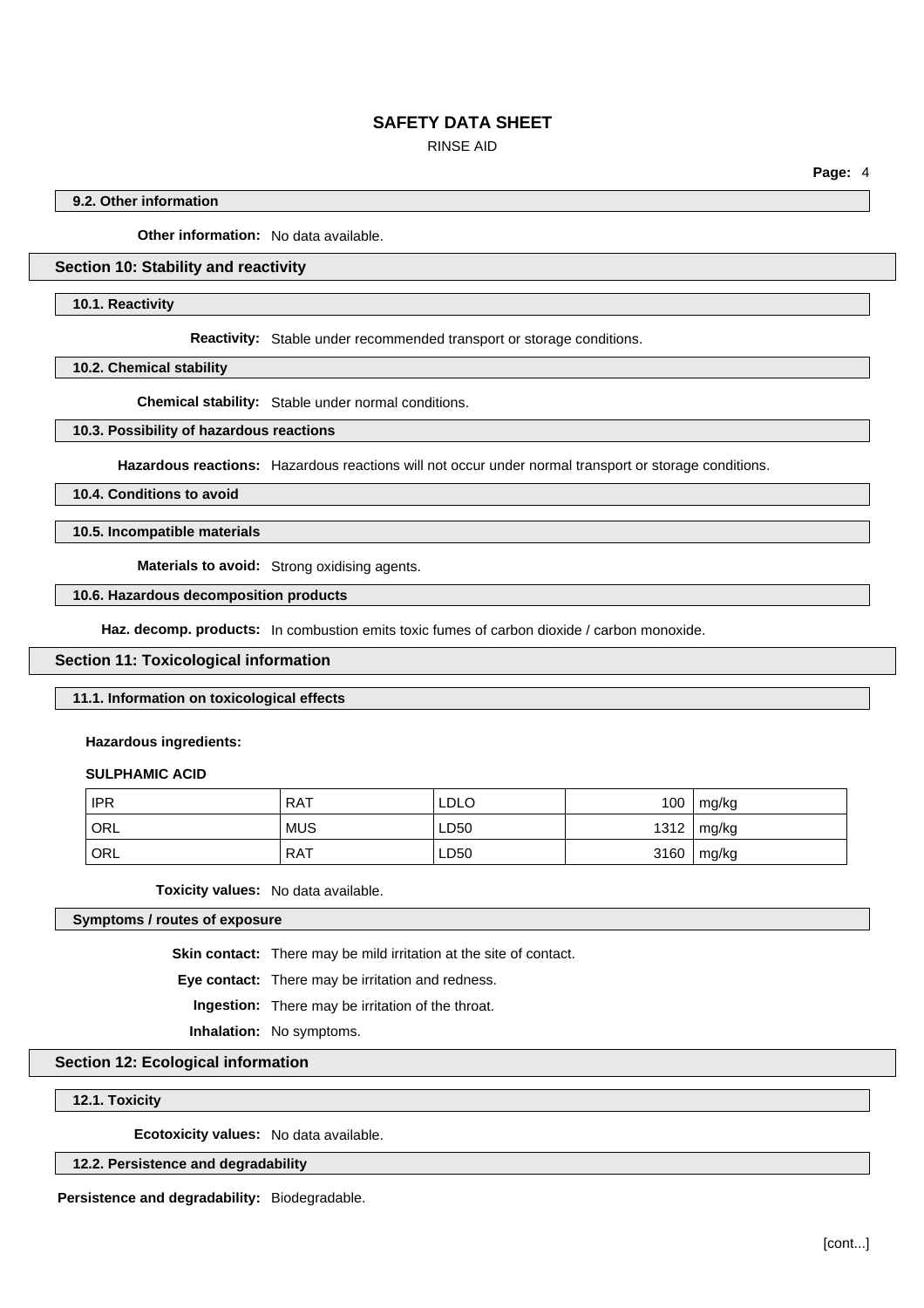# RINSE AID

**Page:** 5

#### **12.3. Bioaccumulative potential**

**Bioaccumulative potential:** No bioaccumulation potential.

#### **12.4. Mobility in soil**

**Mobility:** Readily absorbed into soil.

# **12.5. Results of PBT and vPvB assessment**

**PBT identification:** This product is not identified as a PBT substance.

**12.6. Other adverse effects**

**Other adverse effects:** Negligible ecotoxicity.

#### **Section 13: Disposal considerations**

#### **13.1. Waste treatment methods**

**Disposal of packaging:** Dispose of as normal industrial waste.

**NB:** The user's attention is drawn to the possible existence of regional or national

regulations regarding disposal.

### **Section 14: Transport information**

**Transport class:** This product does not require a classification for transport.

## **Section 15: Regulatory information**

**15.1. Safety, health and environmental regulations/legislation specific for the substance or mixture**

**15.2. Chemical Safety Assessment**

**Chemical safety assessment:** A chemical safety assessment has not been carried out for the substance or the mixture by the supplier.

# **Section 16: Other information**

#### **Other information**

| <b>Other information:</b> This safety data sheet is prepared in accordance with Commission Regulation (EC) No  |
|----------------------------------------------------------------------------------------------------------------|
| 1272/2008.                                                                                                     |
| This safety data sheet is prepared in accordance with Commission Regulation (EU) No                            |
| 453/2010.                                                                                                      |
| <b>Phrases used in s.2 and 3: H315: Causes skin irritation.</b>                                                |
| H319: Causes serious eye irritation.                                                                           |
| H412: Harmful to aquatic life with long lasting effects.                                                       |
| R36/38: Irritating to eyes and skin.                                                                           |
| R52/53: Harmful to aquatic organisms, may cause long-term adverse effects in the                               |
| aquatic environment.                                                                                           |
| <b>Legal disclaimer:</b> According to 1907/2006/EC, Article 31 The above information is believed to be correct |
| but does not purport to be all inclusive and shall be used only as a guide. This company                       |